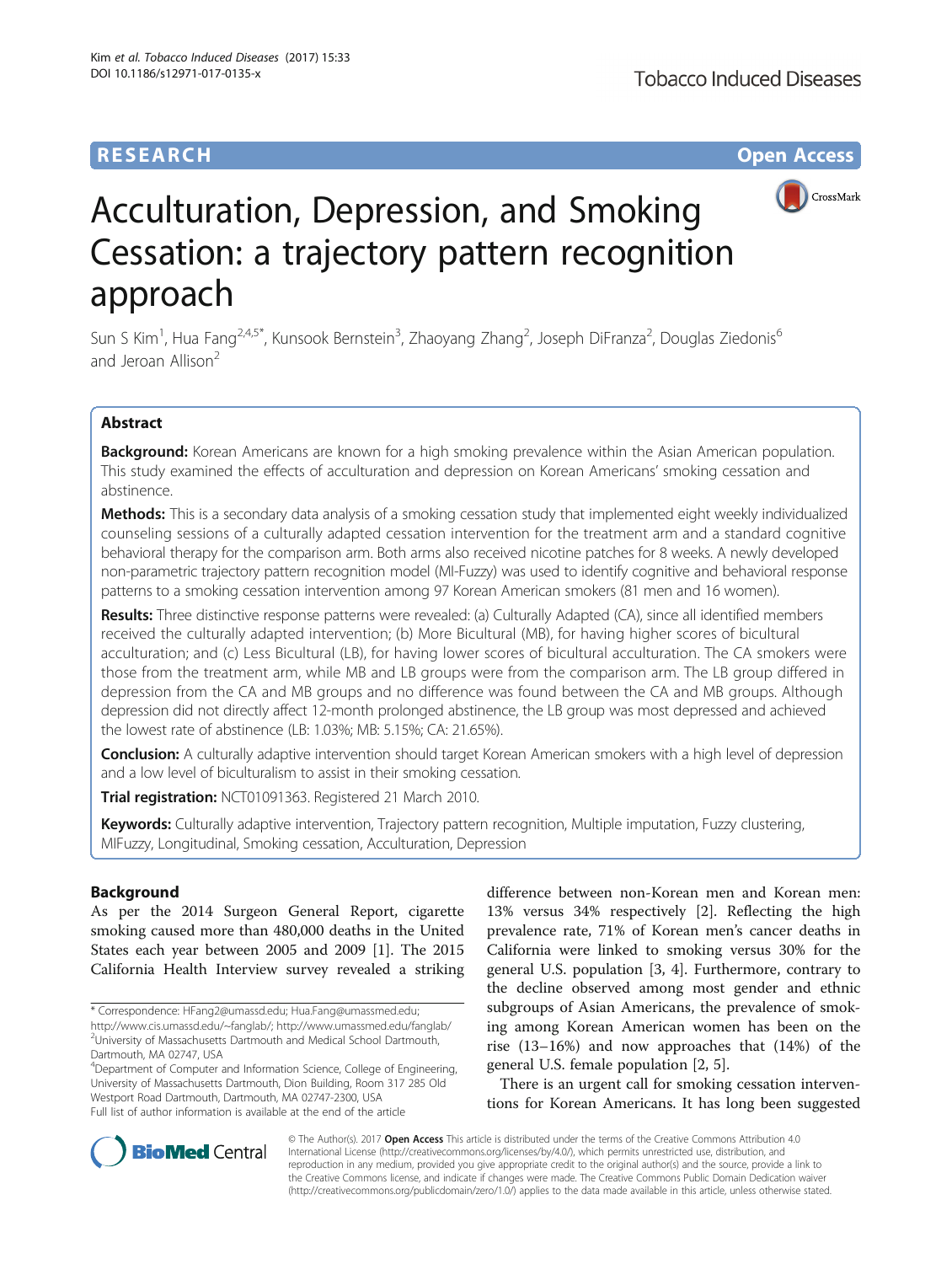that to be effective cessation programs need to be anchored in the norms, values, and experiences of cultural groups being studied [[6](#page-8-0)–[8\]](#page-8-0). Nevertheless, smoking cessation interventions developed for this ethnic group have been adapted at a surface level of the culture such as the adoption of common Asian cultural values (e.g., collectivism) and language concordance with Korean-speaking therapists [[9](#page-8-0)–[11](#page-9-0)]. These studies found a null or minimal treatment effect of an intervention compared to general health education or self-help materials. In contrast, a smoking cessation intervention developed at a deep level of Korean culture yielded an abstinence rate that was significantly higher than the rate from a standard cessation intervention [\[12\]](#page-9-0).

Acculturation and depression have been frequently studied for their relationships with smoking and smoking cessation among Korean Americans. Especially, acculturation has been found to have a significant relationship with smoking, and gender moderates the relationship. Korean men with a low level of acculturation (e.g., newly arrived immigrants and limited English proficiency) are more likely to smoke than for those with a high level of acculturation (e.g., U.S.-born and proficient in English), whereas Korean women with high levels of acculturation are more likely to smoke than their counterparts [\[13, 14](#page-9-0)]. It was also reported that bicultural Korean men were least likely to be current smokers compared to traditional and acculturated Korean men while bicultural and acculturated Korean women were more likely to be current smokers than traditional Korean women [\[14](#page-9-0)]. The relationship between acculturation and smoking cessation was not much studied with Korean Americans. One study found an inverse relationship between acculturation and smoking cessation [[15\]](#page-9-0).

Depressive symptoms were found to have strong associations with smoking status. Current smokers consistently report higher depressive symptoms than former or never smokers [\[16](#page-9-0), [17](#page-9-0)]. Similarly, among Asian Americans, current smokers reported higher depressive symptoms than non-smokers [[18, 19\]](#page-9-0). Depression is also a well-recognized barrier to immediate and longer-term smoking cessation [[20\]](#page-9-0). Smokers with a history of depression (both major depression and dysthymia disorders) have a greater risk of relapse to smoking after a cessation attempt than smokers with no history of depression [[20](#page-9-0)–[22\]](#page-9-0). Nicotine withdrawal symptoms have been explained as a factor mediating the relationship between depression and smoking cessation. Smokers with a history of depression are likely to experience more withdrawal symptoms after a quit attempt and have a greater risk of relapse than smokers with no history [[23\]](#page-9-0).

The moderating effect of gender on the relationship between depression and smoking and between

depression and smoking cessation has been reported although findings are inconsistent. It was found that female smokers were far more likely to be depressed than male smokers compared with the gender difference found among non-smokers [\[24, 25\]](#page-9-0). Similarly, a much stronger association between depression and smoking was found among Asian women than Asian men [[26](#page-9-0), [27\]](#page-9-0). For example, adjusted odds ratios of depression among Korean current smokers compared to Korean never smokers were 3.7 for women and 1.8 for men [\[27](#page-9-0)]. Strong gender-based smoking norm in Korea could be one of the contributing factors to the difference [\[28](#page-9-0), [29](#page-9-0)]. Korean women may internalize the negative portrait of a female smoker prevailing in Korean culture and become depressed as they continue to smoke. It was also reported that women had more depressive symptoms than men following quitting [\[30](#page-9-0)–[32\]](#page-9-0). However, no study exists that examined any gender differences in the relationship between depression and smoking cessation among Asians or Asian Americans.

To the best of our knowledge, no study had examined the relationships between acculturation, depressive symptoms, and the latent patterns of cognitive responses to a multi-component culturally-adaptive cessation intervention, and whether the first two would predict treatment outcomes (abstinence vs. smoking) in Korean American smokers. Conventional approaches such as generalized linear mixed models and Cox regression models failed to identify any single baseline characteristic predictive of treatment outcomes in most cessation studies, due to substantial unexplained heterogeneity in smokers' responses to interventions. Thus, a newly developed trajectory pattern recognition model (MI-Fuzzy) was used to identify smokers' cognitive and behavioral response patterns over the period of interventions based on their psychological reactions to a culturally adapted cessation intervention and engagement with the intervention [[33](#page-9-0)–[36\]](#page-9-0). Conventionally, dichotomously assigned groups are used to represent a treatment arm that received a culturally adapted intervention (with a value of 1) and a comparison arm without cultural adaptation (with a value of 0) even though the intervention has multiple treatment components. This simple method cannot fully describe and capture cognitive and behavioral response variations in the culturally adapted and non-adapted interventions.

In addition, subgrouping (e.g., categorizing smokers based on demographical or baseline data) can generate spurious false-positive findings [\[37](#page-9-0), [38\]](#page-9-0). During a longitudinal intervention, smokers usually display complex and varying behaviors such as relapsing or dropping out for various psychological, social and environmental reasons [\[16](#page-9-0), [39](#page-9-0)–[41](#page-9-0)]. Their cognitive and behavioral variations during the intervention may contribute to different outcomes, herein, the rate of 12-month prolonged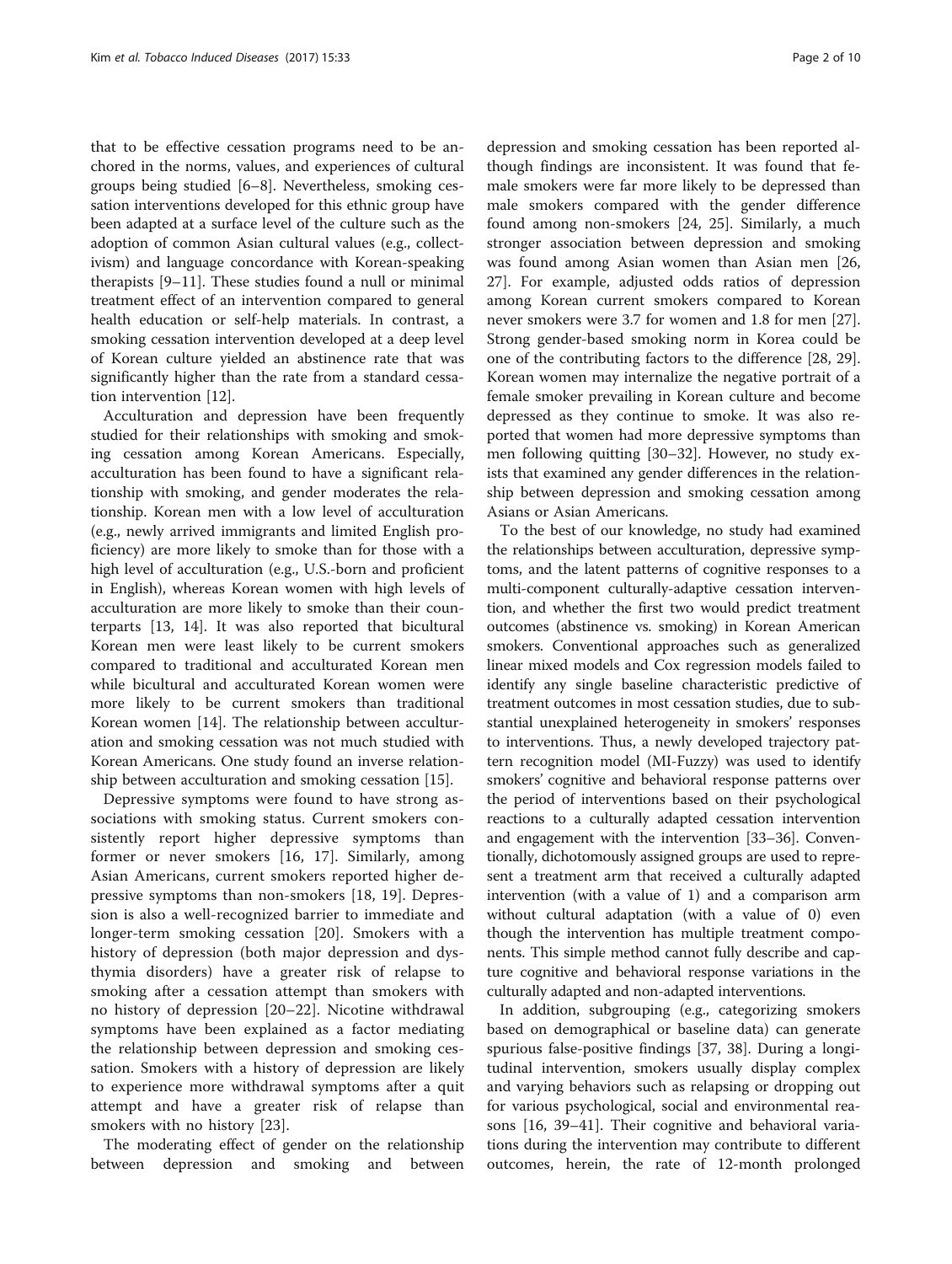abstinence. Failure to appreciate these variations within, not only those between treatment and comparison arms, could ultimately lead to inappropriate assessment of the intervention efficacy and eventually the roles of acculturation and depression in smoking cessation for this particular ethnic group, as the levels of acculturation and depression might differ among smokers of different response patterns.

The MI-Fuzzy method provides a more sensitive statistical approach to characterizing smokers' response trajectory patterns by detecting subtle and graded effects of interventions in longitudinal studies with high-dimensional data and missing values [\[33](#page-9-0)–[36\]](#page-9-0). Since heterogeneity is common in smokers' response to complex and longitudinal interventions, we hypothesized that distinct response trajectory patterns might exist but the number of patterns would be unknown a priori, and the patterns might be related to different cessation rates and background variables.

# **Methods**

#### Procedures

The parent study is a two-arm parallel-group controlled clinical trial of a culturally adapted smoking cessation intervention conducted with a group of Korean American smokers ( $N = 109$ ). They were randomized at a ratio of 1:1 to either a treatment arm or a comparison arm by opening a sealed envelope which contained a paper with a randomly assigned group number. The treatment arm received eight weekly 40-min individualized counseling sessions that incorporated 10 Koreanspecific cultural elements, whereas the comparison arm received eight weekly 10-min individualized counseling sessions that were not culturally adapted. Both arms also received active nicotine patches for 8 weeks from the target quit day. Due to the difference in the length of therapy session, participants were not blind to the treatment condition that they were assigned to. The study was guided by the theoretical framework of the Theory of Planned Behavior (TPB) [\[42](#page-9-0), [43](#page-9-0)] and its three theoretical variables (attitudes, perceived social norms, and perceived behavioral control) were targeted by the smoking cessation intervention.

Irrespective of treatment condition, all participants received the same education about the deleterious effects of smoking on the human body and behavioral skills training to deal with nicotine withdrawal symptoms. In addition to this, the treatment arm received a culturally adapted cessation intervention focusing on culturespecific education and family coaching [[12](#page-9-0)]. Participants in both arms had the same education on neurobiological changes in the brain associated with nicotine dependence and the treatment mechanism of nicotine replacement therapy. They received a 1-week supply of nicotine patches at each visit from the quit day for 8 weeks and

returned used patches to be monitored for adherence. The medication was given with a gradual-dosage tapering schedule as follows: 21-mg dosage for 4 weeks, 14 mg for 2 weeks and 7-mg for 2 weeks [[12\]](#page-9-0). Quit day was set between the second and fourth therapy sessions of the individual therapy and each participant selected the day in consultation with the counselor.

The data of the present study were selected from 97 Korean American smokers after excluding 11 who did not participate in any follow-up assessments. The sample was comprised of 81 men and 16 women. Participants' ages ranged from 28 to 72 with an average of 49.8  $(standard deviation = 9.2)$ .

# Measures

Research questionnaires were written in Korean or in English and a bilingual research staff was present to assist participants if they needed help. The time spent to complete the questionnaires ranged from 30 to 60 min. Participants were followed up over 1 year from the quit day and follow-up assessments were conducted at postquit 1, 3, 6, and 12 months. Smoking status, nicotine dependence, and the three TPB variables (attitudes, perceived social norms and perceived behavioral control) were assessed at baseline and each of the four followups; one time during the smoking cessation interventions and three times after the interventions. All other variables including acculturation and depressive symptoms were assessed only at baseline.

Sociodemographic information was obtained on the following areas: gender, age, marital status, education, employment, acculturation, and length of residency in the United States. In this study, acculturation was measured in two ways: unidirectional (nine question items) and bidirectional (five question items). The unidirectional assessed changes in cultural orientation from Korean to American culture, whereas the bidirectional assessed the degree of cultural adaption in both Korean and American cultures [\[44](#page-9-0)].

History of smoking was assessed regarding age at which the participant began to smoke regularly, the average number of cigarettes smoked per day, any quit attempts made in the past year, and past use of cessation medications. Nicotine dependence was assessed using the Fagerström Test for Nicotine Dependence (FTND) [\[45](#page-9-0)]. The FTND consists of four dichotomous (e.g., do you find it difficult to refrain from smoking where it is forbidden) and two multiresponse items (e.g., how soon after you wake up do you smoke your fist cigarette?).

Alcohol use problems were assessed using the Alcohol Use Disorder Identification Test (AUDIT) [[46\]](#page-9-0). The AUDIT consists of 10 items assessing the frequency and amount of alcohol use and items 1–3 assess individuals'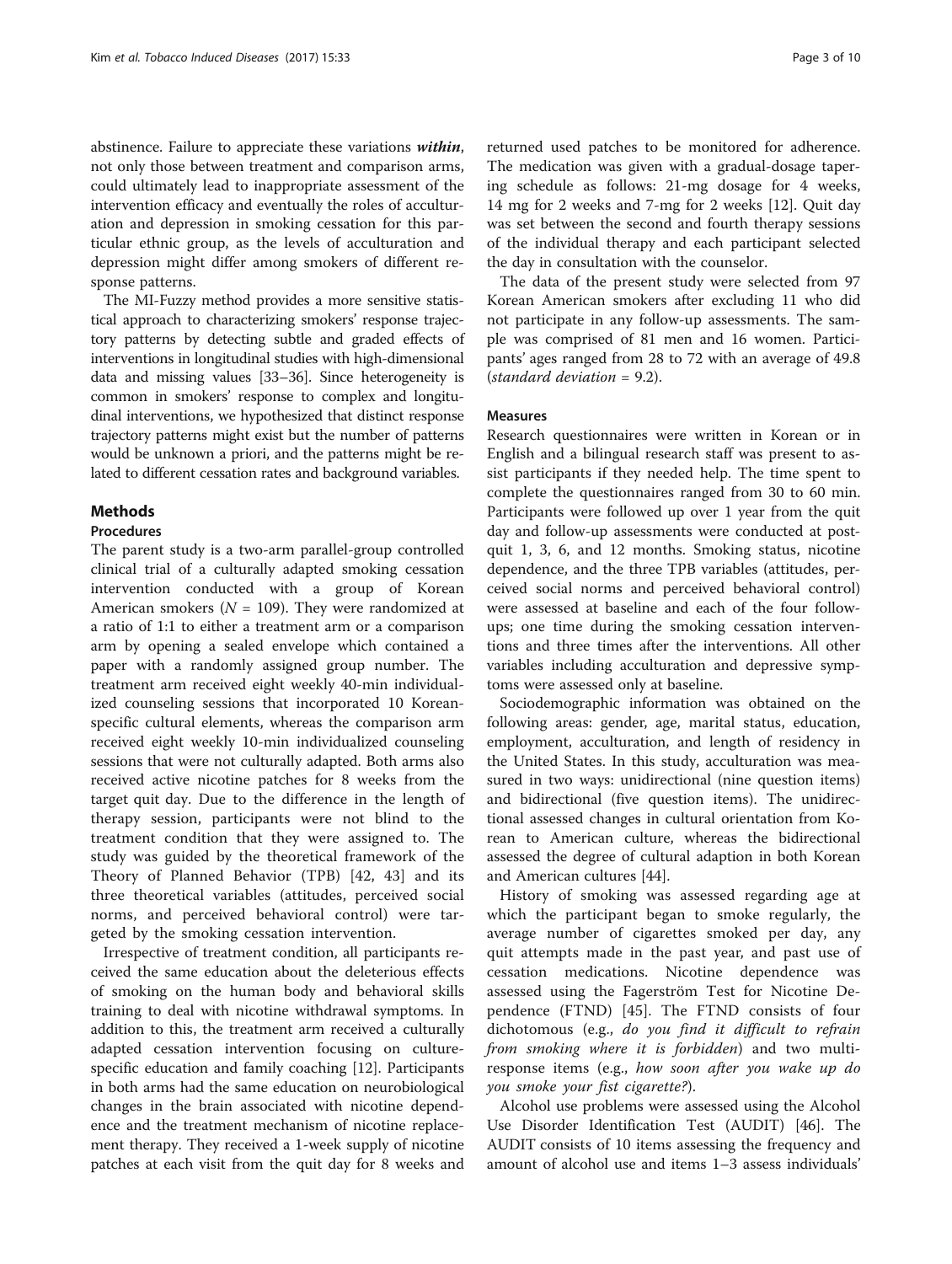alcohol consumption, items 4–6 examine abnormal drinking behavior, items 7–8 detect adverse psychological reactions, and items 9–10 assess alcohol-related problems.

Depression was assessed using the Center for Epidemiologic Studies-Depression Scale (CESD-S) [\[47](#page-9-0)]. The CES-D used in this study is an adequate screening instrument for depressive disorder in the general population. The Korean version of the CES-D instrument was translated from the original CES-D and then validated with Koreans [[48\]](#page-9-0). Instead of the cutoff point 16 recommended by Radloff, the cutoff point of 21 is considered as the best predictor of depression among Koreans [[48\]](#page-9-0).

Attitudes were assessed using the Perceived Risk and Benefits of Questionnaire (PRBQ) [[49](#page-9-0)]. The PRBQ consists of 18 items for perceived risks of quitting (e.g., I will be less able to concentrate; and I will miss the taste of cigarettes) and 22 items for perceived benefits of quitting (e.g., I will smell cleaner; and I will feel proud that I was able to quit). Perceived social norms were assessed using the Perceived Social Norm Index [[12\]](#page-9-0). This measure consists of two items regarding normative beliefs (e.g., I believe that my family or my friends wants me to quit smoking) and motivation to comply (e.g., I am willing to comply with the belief). Given that family and peers could have different norms toward quitting smoking, family and peer norms were assessed separately. For perceived behavioral control, we used the Self-Efficacy Scale that assessed the level of confidence in refusing smoking temptations at 10 high-risk situations (e.g., When I feel tense or anxious; and When I wake up in the morning) [\[50\]](#page-9-0). They were administered at baseline and at each of the four follow-up assessments (one time during the interventions and three times after the interventions).

Abstinence was defined as being continuously abstinent from the quit day except for the first 2-week grace period, which is referred to as prolonged abstinence. This definition, including the 2-week grace period, was based on the recommendation made by the Society for Research on Nicotine and Tobacco [\[51\]](#page-9-0). Self-reported abstinence was biochemically verified with expired-air CO (< 6 parts ppm) and saliva cotinine ( $\leq$  30 ng/ml) tests. We used a Micro + Smokerlyzer CO Monitor (Bedfont Scientific, NJ) and NicAlert® test strips. The NicAlert® test is a semi-quantitative measure of cotinine based on a colorimetric immunoassay reaction. A cutoff level of 20 ng/ml is generally used as an indicator of abstinence [[52, 53](#page-9-0)]; hence, we used level 2 (30-100 ng/ml) as a cutoff level instead of level 1 (10-30 ng/ml). However, those who earned CO levels higher than 5 ppm were all treated as smoking even if their saliva cotinine test yielded level 1.

## Data analyses

First, our pattern recognition model, multiple-imputationbased fuzzy clustering (MI-Fuzzy), was applied to identify cognitive and behavioral response patterns during and after the intervention. Second, we tested if acculturation and depression were associated with the identified patterns and abstinence. Also we explored whether gender would moderate the relationship between acculturation and abstinence and between depression and abstinence. Given two or more categorical variables (e.g., MI-Fuzzy derived patterns, gender) in the model, factorial logistic regression was appropriate and implemented in SAS 9.2 [[54](#page-9-0)].

MI-Fuzzy [\[33](#page-9-0)–[36, 55](#page-9-0)–[58\]](#page-9-0), a non-parametric unsupervised learning method, was specifically designed for characterizing longitudinal multi-component interventions and identifying differential response patterns resulting from known or unknown factors such as subjects' varied psychological reaction towards or engagement with the interventions using their observed scores on intervention attributes. MI-Fuzzy is the first clustering model to date that employs a full theoretical integration of (a) multiple imputation (MI), (b) fuzzy clustering, and (c) comprehensive validation [[35](#page-9-0), [36\]](#page-9-0). It simultaneously copes with real-world situations where smokers have a membership in multiple clusters, handles highdimensional longitudinal intervention data with missing values (e.g. multiple repeatedly-measured correlated constructs), and validates response patterns.

Briefly, MI-Fuzzy integrates MI techniques into the clustering to account for imputation uncertainty and uses "fuzzy degrees" to handle multiple membership situation, e.g., when clusters "touch" or "overlap", a single individual in a longitudinal smoking cessation study can have multiple memberships. This fuzzy degree score "summarizes" the smoker's response variation during the intervention, and determines one's membership in the cluster with one's highest degree score. It can handle non-normal and high-dimensional data with missing values and a mix of categorical and continuous variables, without prior assumptions of statistical distributions [[35](#page-9-0), [36\]](#page-9-0). To identify the optimal number of clusters, MI-Fuzzy includes a comprehensive validation process, graphs to visualize patterns generated from highdimensional data, MI-based fuzzy clustering index to validate response trajectory patterns, and statistical tests to examine clusters. Compared to typical clustering techniques such as hierarchical and K-means, MI-Fuzzy was demonstrated to have the best accuracy and consistency rates across imputed longitudinal datasets [[35, 36](#page-9-0)]. MI-Fuzzy procedure developed in Matlab consists of three primary steps: Intervention attribute selection, MI-Fuzzy clustering, and cluster validation (see Appendix for further details).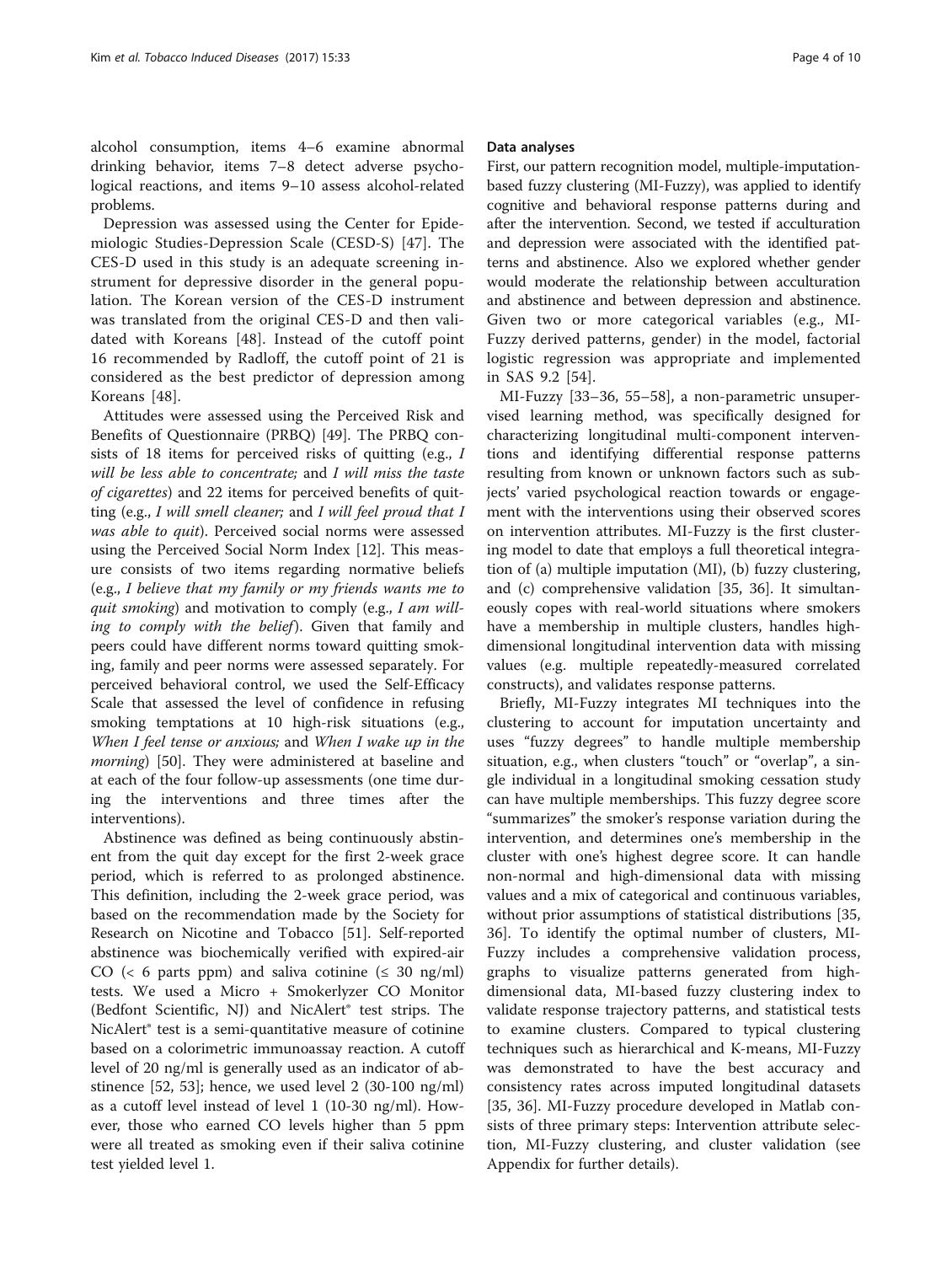<span id="page-4-0"></span>The difference in abstinence rates was examined among identified clusters. To examine the intervention attribute redundancy and over-fitting, we removed one category of intervention attributes at a time, re-ran the clustering, calculated the validation index, and then replaced the variables back into the model and iteratively repeated the process for each category of attributes. This strategy maximizes the information used to characterize the intervention process, identifies most important intervention components while minimizes model complexity. Sociodemographic information also was examined across the identified response patterns.

# Results

There was no difference in any baseline characteristics when the two arms were compared before conducting MI-Fuzzy models. Three trajectory patterns were identified from our pattern recognition model MI-Fuzzy and named as culturally adapted  $(CA, N = 50)$ , more bicultural (MB,  $N = 32$ ) and less bicultural (LB,  $N = 15$ ) (Tables 1 and [2\)](#page-5-0). The CA smokers were those from the

treatment arm with the culturally adapted cessation intervention, while MB and LB groups were from the comparison arm with the standard cessation intervention. Interestingly, response heterogeneity was within the comparison arm rather than the treatment arm.

As shown in Fig. [1](#page-5-0), three optimal clusters were revealed by the abrupt low value of  $XB<sub>m</sub>$  at three clusters. Sammon mapping (Fig. [2](#page-5-0)) further supported three clusters, where asterisks represent the projected centroids and dots represent subjects within the identified clusters. The values on the two axes are the projected normalized scores for these subjects. Our model also identified Perceived Benefits of Quitting and Perceived Family Norm for Quitting as two most important variables for this culturally adapted cessation intervention in our attribute redundancy test, because adding other attributes dramatically decreased the accuracy rates and failed the validity and visualization tests [[35](#page-9-0), [36\]](#page-9-0). Figure [3](#page-6-0) (x-axis: months in the intervention; y-axis: scores on the Perceived Benefits or on the Perceived Family Norm) displays the overall trajectory patterns of these three

Table 1 Differences in intervention attributes among three identified patterns

| Intervention Attributes <sup>a</sup> | Culturally Adapted<br>M | $N = 50$<br>SEb | More Bicultural<br>M | $N = 32$<br>SE <sup>2</sup> | Less Bicultural<br>M | $N = 15$<br>SE <sup>2</sup> |
|--------------------------------------|-------------------------|-----------------|----------------------|-----------------------------|----------------------|-----------------------------|
|                                      |                         |                 |                      |                             |                      |                             |
| Perceived benefit at 1-M F/U***      | 133.56                  | 1.88            | 135.41               | 2.33                        | 112.91               | 5.67                        |
| Perceived benefit at 3-M F/U         | 128.72                  | 3.05            | 125.19               | 4.72                        | 113.21               | 4.06                        |
| Perceived benefit at 6-M F/U**       | 129.23                  | 2.30            | 135.05               | 2.23                        | 115.00               | 4.32                        |
| Perceived benefit at 12-M F/U***     | 129.50                  | 3.16            | 135.65               | 2.65                        | 113.79               | 4.98                        |
| Perceived family norm at 1-M F/U***  | 5.63                    | 0.14            | 5.57                 | 0.10                        | 3.91                 | 0.31                        |
| Perceived family norm at 3-M F/U***  | 5.59                    | 0.09            | 5.57                 | 0.11                        | 4.21                 | 0.28                        |
| Perceived family norm at 6-M F/U***  | 5.36                    | 0.14            | 5.45                 | 0.11                        | 4.08                 | 0.30                        |
| Perceived family norm a4 12-M F/U*** | 5.14                    | 0.16            | 5.43                 | 0.12                        | 3.79                 | 0.24                        |
| Excluded                             |                         |                 |                      |                             |                      |                             |
| Perceived risk at 1-M F/U**          | 56.00                   | 2.16            | 53.07                | 2.70                        | 72.50                | 6.50                        |
| Perceived risk at 3-M F/U*           | 64.46                   | 2.26            | 54.48                | 2.34                        | 75.13                | 4.87                        |
| Perceived risk at 6-M F/U            | 64.61                   | 2.84            | 67.76                | 3.15                        | 77.71                | 5.15                        |
| Perceived risk at 12-M F/U           | 63.10                   | 2.75            | 68.43                | 3.09                        | 80.40                | 4.65                        |
| Perceived peer norm at 1-M F/U       | 3.72                    | 0.33            | 3.93                 | 0.42                        | 2.42                 | 0.82                        |
| Perceived peer norm at 3-M F/U*      | 3.70                    | 0.38            | 4.48                 | 0.32                        | 1.93                 | 0.64                        |
| Perceived peer norm at 6-M F/U       | 3.68                    | 0.34            | 4.14                 | 0.39                        | 2.29                 | 0.47                        |
| Perceived peer norm at 12-M F/U      | 4.00                    | 0.32            | 3.57                 | 0.53                        | 1.73                 | 0.73                        |
| Self-efficacy at 1-M F/U***          | 40.94                   | 1.01            | 40.41                | 1.16                        | 32.58                | 2.00                        |
| Self-efficacy at 3-M F/U             | 37.54                   | 1.31            | 39.43                | 1.54                        | 34.60                | 1.99                        |
| Self-efficacy at 6-M F/U             | 38.34                   | 1.70            | 35.68                | 1.61                        | 31.93                | 2.05                        |
| Self-efficacy at 12-M F/U            | 36.90                   | 1.44            | 34.74                | 1.98                        | 29.40                | 2.38                        |

<sup>a</sup>Missingness ranges from 9%–18% for intervention attributes<br><sup>b</sup>Eer multiple imputation, the means and standard errors were

<sup>b</sup>For multiple imputation, the means and standard errors were computed based on ten imputed data sets (Robin, 1996; Shafer, 1997)

M Month, F/U follow-up

 $*p < .05; **p < .01; **p < .001$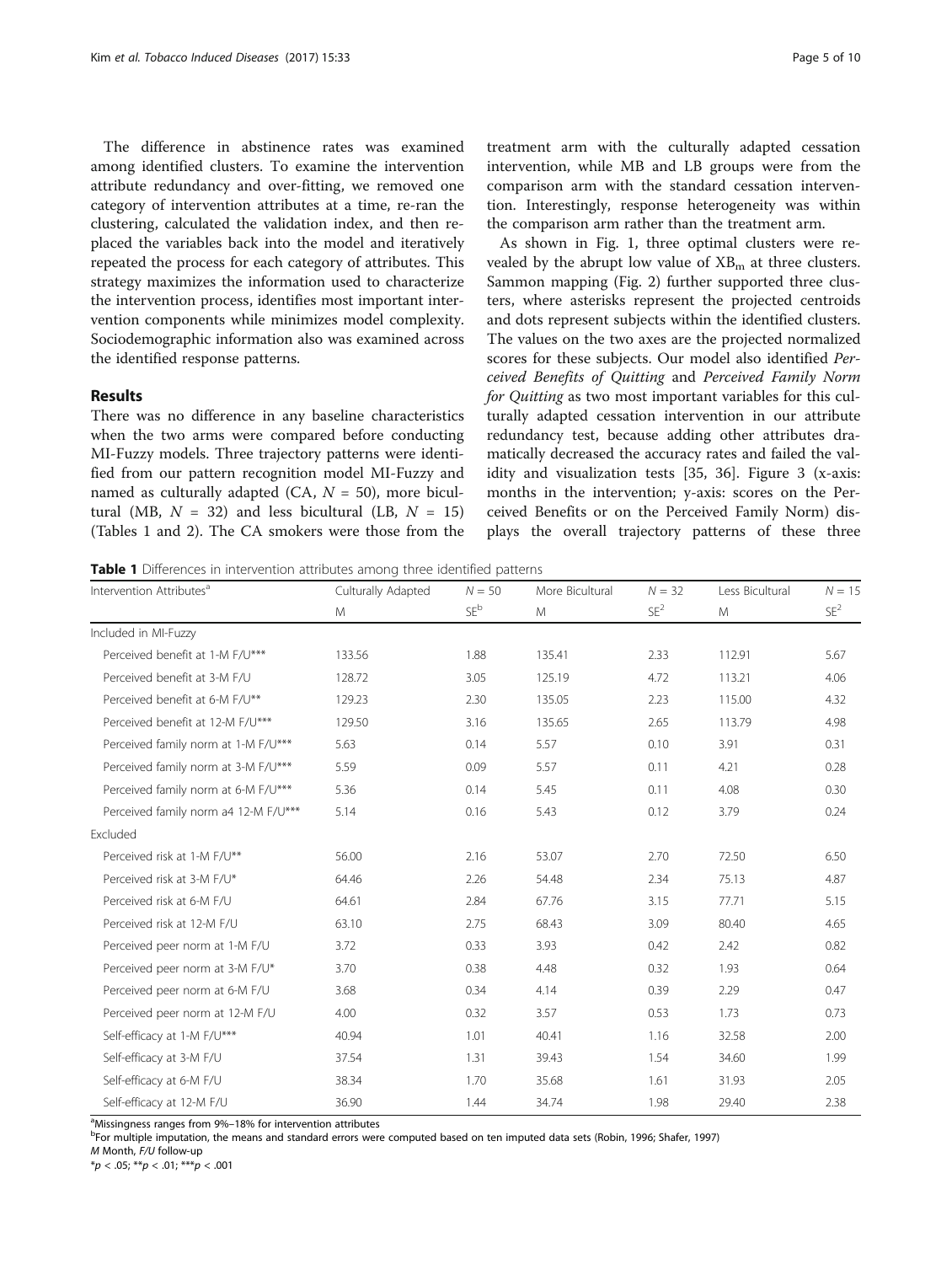| Variable <sup>a</sup>            | Culturally Adapted<br>M | $N = 50$ | More Bicultural | $N = 32$ | Less Bicultural | $N = 15$  |
|----------------------------------|-------------------------|----------|-----------------|----------|-----------------|-----------|
|                                  |                         | SD.      | M               | SD       | M               | <b>SD</b> |
| Age                              | 50.08                   | 8.18     | 50.47           | 8.37     | 45.47           | 13.38     |
| Education                        | 14.74                   | 2.49     | 14.97           | 1.71     | 14.13           | 1.96      |
| Bidirectional Acculturation**    | 2.83                    | 0.37     | 3.18            | 0.41     | 3.02            | 0.52      |
| Smoking duration                 | 18.32                   | 8.66     | 19.25           | 9.03     | 16.13           | 8.72      |
| Age at smoking onset             | 19.76                   | 4.03     | 20.75           | 4.17     | 19.20           | 3.75      |
| Cigarettes per day at baseline   | 16.58                   | 5.44     | 16.88           | 4.82     | 17.60           | 7.91      |
| Cigarettes per day at 12-M F/U*  | 4.88                    | 6.47     | 8.22            | 7.40     | 9.36            | 6.10      |
| Nicotine dependence at 1-M F/U** | 0.10                    | 0.52     | 0.14            | 0.35     | 1.00            | 2.05      |
| Nicotine dependence at 3-M F/U   | 0.98                    | 1.93     | 0.52            | 1.25     | 1.14            | 1.79      |
| Nicotine dependence at 6-M F/U   | 1.36                    | 2.26     | 1.68            | 2.21     | 2.15            | 1.86      |
| Nicotine dependence at 12-M F/U  | 1.40                    | 2.07     | 2.35            | 2.35     | 2.50            | 2.31      |
| Alcohol use at baseline          | 5.70                    | 5.74     | 4.97            | 4.66     | 5.93            | 6.25      |
|                                  | N                       | (% )     | $\mathbb N$     | (% )     | $\mathsf{N}$    | (% )      |
| Female                           | 8                       | 8.25     | 5               | 5.15     | 3               | 3.09      |
| Marital status (Married)*        | 42                      | 43.30    | 27              | 27.84    | 8               | 8.25      |
| Employment (Yes)                 | 45                      | 46.39    | 29              | 29.90    | 13              | 13.40     |
| Alcohol use problems (Yes)       | 19                      | 19.59    | 10              | 10.31    | 4               | 4.12      |

<span id="page-5-0"></span>Table 2 Background difference among three identified clusters

a The 11 smokers who did not participate this study did not differ from those included for analyses across all these variables (ps:0 .11–.98)

M Month, F/U follow-up  $*p < .05; **p < .01; **p < .001$ 

clusters for the Perceived Benefits and Perceived Family Norm. These visual results further reinforce the quantitative results that indicate two clusters exist within the comparison arm.

Table [1](#page-4-0) displays significance levels of the differences among the three identified patterns with two included

attributes (the Perceived Benefits and Perceived Family Norm) and other excluded attributes. Overall, the differences were between the CA and LB groups, or between the MB and LB groups, but similar between the CA and MB groups. The CA and MB groups differed from the LB group in marital status and the MB group differed





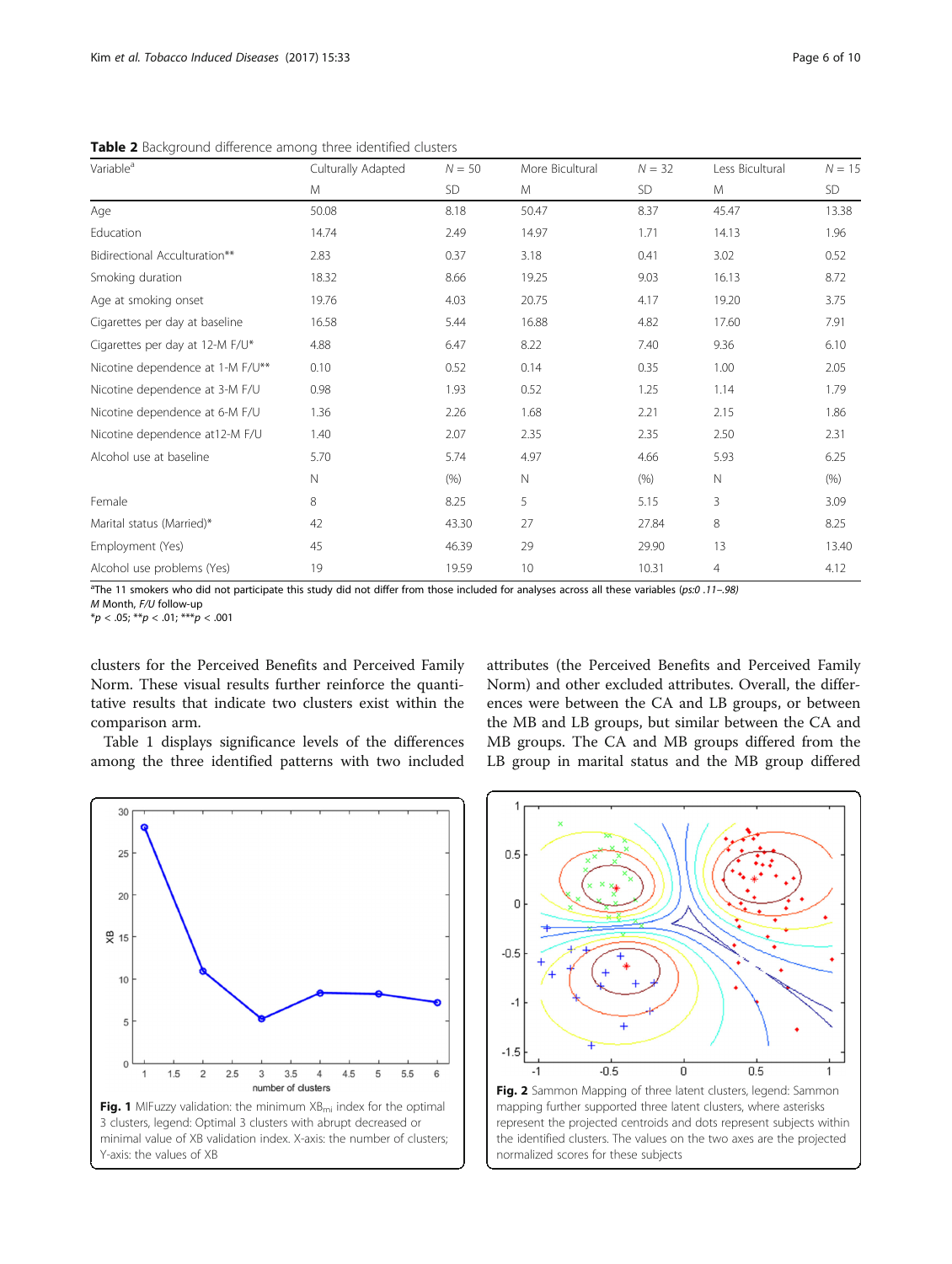<span id="page-6-0"></span>

from the CA and LB groups in bidirectional acculturation. Except for these two, the three groups were comparable on most baseline variables (see Table [2](#page-5-0)). This lack of difference among the three response patterns reinforces that clustering these smokers based on routine background variables likely would not be useful to uncover much heterogeneity in treatment responses.

Associated with the three patterns, three levels of depression were detected: near-low for CA (mean/standard error [M/SE]: 8.60/1.29); low for MB (M/SE: 5.94/1.34); and high for LB (M/SE: 18.67/4.34; p< .01). Both Bonferroni and Tukey pairwise tests indicated the depression levels differed between CA and LB or between MB and LB. The high-depressed LB group had a 1.03% abstinence rate, while the low-depressed MB group had a 5.15% abstinence rate, and the near-low-depressed CA group achieved the highest rate of 21.65%. Neither marital status nor depression had a direct effect on abstinence; however, the near-low depressed CA group significantly differed

from the high-depressed LB group at the 12-month prolonged abstinence (odds ratio: 10.138, SE: 0.43, p< 0.01). Neither significant difference was detected in abstinence rates between the MB and LB groups, nor significant interactions found between these groups and depression (p> .65) or marital status (p> .99). Gender did not moderate the relationship between depression and abstinence rates ( $p = 0.24$ ), or between acculturation and abstinence rates ( $p = 0.58$ ), which could be attributable to the small number of female smokers in this study.

# **Discussion**

Our MI-Fuzzy model identified three distinctive response patterns among Korean American smokers who received either a culturally adapted or standard cessation intervention. It is interesting to note that Korean Americans in the treatment arm manifested a homogenous response pattern (the Culturally Adaptive, CA group), whereas those in the comparison arm responded with two distinctive patterns (the More Bicultural, MB; and Less Bicultural, LB groups). The LB and MB groups received the same standard cessation intervention and thus, at first glance, it was not clear why the two groups manifested such different response patterns.

With our further analyses, we found the LB group was less likely to be married than the other two groups, which might have affected the former group's unique response pattern compared to the other groups. Perceived family norm for quitting was an important intervention attribute differentiating the LB group from the others. A separate mediation analysis identify that the variable was the only significant mediator of the cessation intervention on abstinence in this study [[12\]](#page-9-0). Given this, those who were married might have perceived a stronger family norm favoring quitting than those who were not married and have manifested a similar response pattern to the cessation intervention. The finding is also in support of the report that home smoking restriction and social network discouraging smoking as correlates of smoking cessation [\[15](#page-9-0)]. It could be assumed that those who were married were more likely to have home smoking bans by their non-smoking partners than those who lived alone. A smoking cessation study conducted in China also reported that married smokers were more likely to achieve abstinence than their counterparts [[59\]](#page-9-0).

The MB group differed from the LB and CA groups in bidirectional acculturation although no difference was found in unidirectional acculturation. Compared to the other two, the MB group was more bicultural, meaning that the group was familiar with both Korean and American cultures. It was found that bicultural Korean men were less likely to be current smokers while bicultural and acculturated Korean women were more likely to be current smokers than their traditional counterparts [\[14\]](#page-9-0). The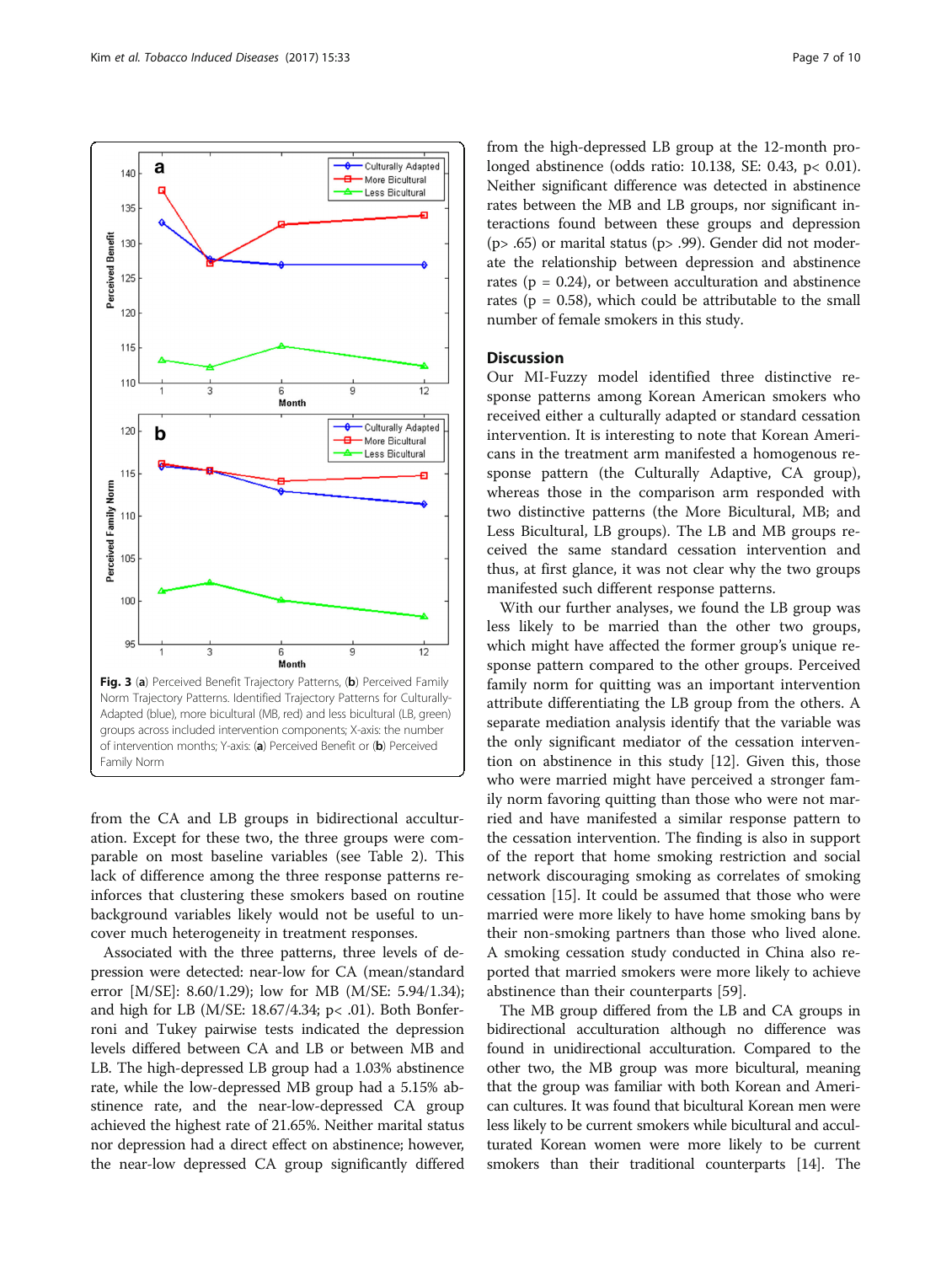majority of participants in this study were men and thus, the bicultural MB group might have endorsed greater perceived benefits of quitting and perceived family norm for quitting than the LB group despite the fact that both received the same standard cessation intervention.

Current depressive symptoms differed between the LB and the other two response-pattern groups although the symptoms did not have a direct effect on abstinence. Interestingly, the high-depressed LB group achieved a significantly lower abstinence rate than the near-lowdepressed CA group. This finding is supportive of the notion that smokers who have higher levels of current depressive symptoms are less likely to quit [\[17](#page-9-0), [23\]](#page-9-0). It is interesting, however, abstinence rates between the MB and LB groups were not statistically different. This finding may suggest that Korean Americans, irrespective of their levels of acculturation and depression, require a more intensive and culturally adapted cessation intervention for a successful cessation outcome.

Gender did not moderate the relationship between depression and abstinence. Similarly, there was no gender interaction effect with acculturation on abstinence. These findings might be related to the small sample of women in this study. Larger clinical trials should be conducted to verify the role of gender in this particular Asian ethnic subgroup. In addition, the study is limited because depression was not determined by the Structured Clinical Interview [\[60](#page-9-0)] but by the CES-D. Nevertheless, the Korean version of the CES-D is an excellent screening tool for depression with its cutoff point of 21 for Koreans [\[48](#page-9-0)]. This cut-off score is higher than in the original CES-D because Koreans have been found to give negative responses for positive effects, thereby increasing their scores for depression even when they may not be depressed.

The present study has several limitations in regards to the generalizability of the findings. First, the sample size was designed for Korean smokers who are a small population in the United States; particularly the number of female smokers was relatively small compared to male smokers. Therefore, the study may not be able to infer findings to the general U.S. population or other minority populations of a different cultural background. However, the idea of our deep culturally adapted intervention design and implementation may be tailored to other minority populations. Second, participation in the study was limited to those who had smoked at least 10 cigarettes per day. Thus, findings might not be applicable to those who smoke fewer.

# Conclusions

The present study identified three patterns of treatment responses to a smoking cessation intervention that was conducted with Korean Americans. Marital status, acculturation, and depression might have contributed to the difference in treatment responses between the MB and LB pattern groups in the comparison arm. Although findings are preliminary, it appeared that the culturally adapted cessation intervention appeared effective for Korean American smokers regardless of their marital status, acculturation, and depression. Conversely, those who received a standard cessation intervention did poorly irrespective of the characteristics. These findings were new from the present study, whereas the parent study did not find any relationship between baseline characteristics, including acculturation and depression, and treatment outcomes. A culturally adapted intervention should target the low-bicultural and high-depressed LB group to assist for their successful smoking cessation.

## Appendix

MI-Fuzzy procedure developed in Matlab consists of three primary steps: intervention attribute selection, MI-Fuzzy clustering, and cluster validation. Each of them is described below.

# Intervention attribute selection

Intervention attributes in MI-Fuzzy were based on data availability and selected to maximize information that depicts individual response variations resulting from their psychological factors and engagement with the intervention. All designed intervention components and time for cessation counseling were included at the beginning. The three components were (a) cognitive behavioral therapy, (b) cultural adaptation, and (c) nicotine replacement therapy. The first two components were psychological reactions to the culturally adapted cognitive behavioral therapy, which were measured by scores on Perceived Risks and Benefits of Quitting Smoking, Perceived Family and Peer Norm for Quitting, and Self-efficacy in Quitting scales. Each scale has four repeated measures collected at four follow-ups: 1, 3, 6, and 12 months from the quit day, total 20 intervention attributes (5 subscales\*4 times). The last component 'nicotine replacement therapy' was measured by the number of nicotine patches returned after use (1 attribute) and the counseling time was measured in the unit of minutes (1 attribute). In all, 22 intervention attributes were initially used for MI-Fuzzy clustering (Table [1](#page-4-0)).

#### MI-Fuzzy clustering

Unlike typical clustering models and other missing data imputing methods (e.g., mean, regression, and hot deck) that introduce bias and lose precision, MI-Fuzzy iteratively implements the multiple-imputation based fuzzy clustering procedure using all intervention attributes to account for imputation uncertainty and ensure pattern stability and consistency. With high-dimensional data, when a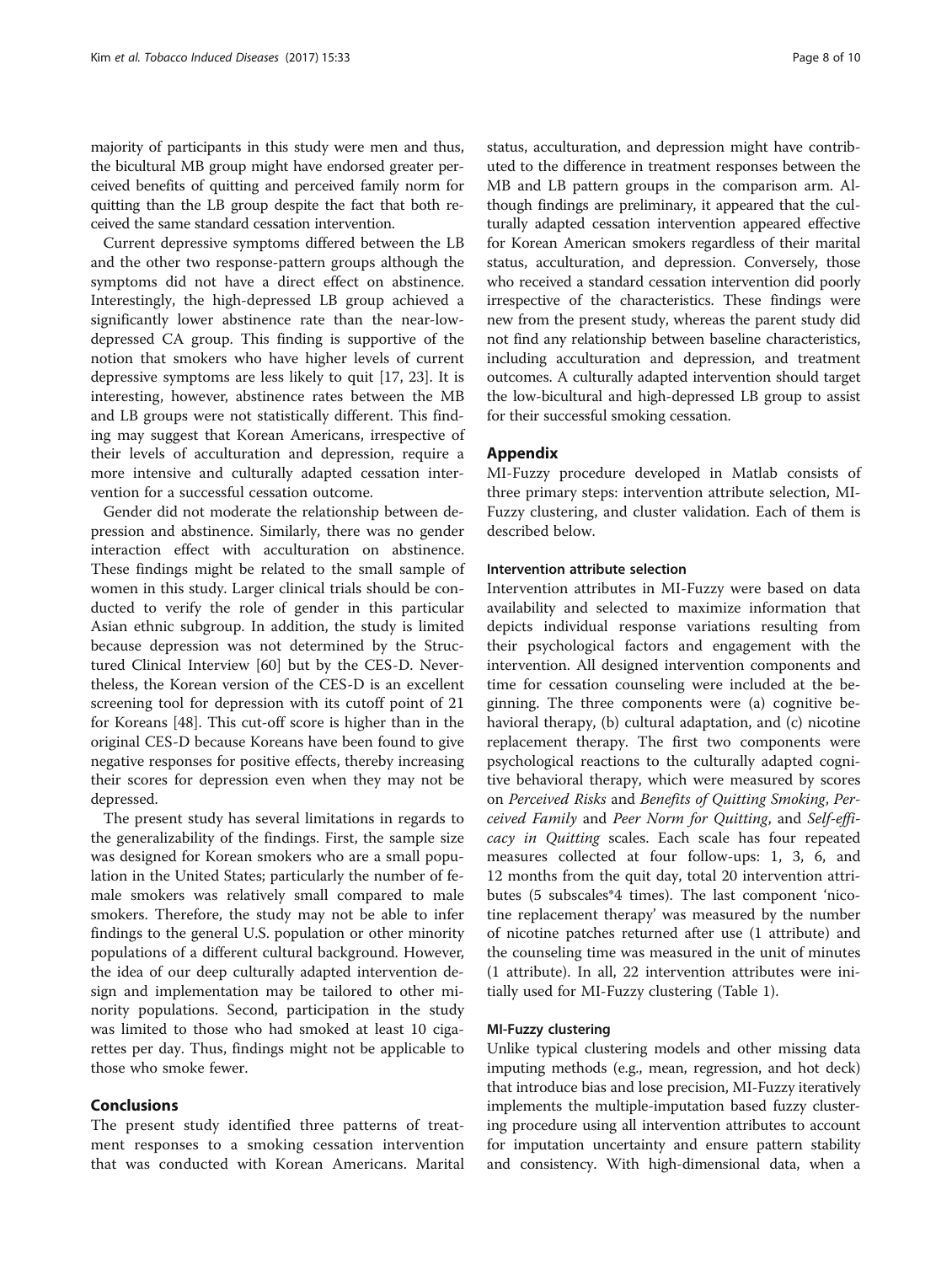<span id="page-8-0"></span>smoker has a missing value on an attribute, MI repeatedly draws information from several other available attributes to impute the informative missing value. Our data (ranges from 9% to 18% missingness on each of tested intervention attribute; 65% participants have all values, 34% have more than 5 values on intervention attributes) follow an arbitrary missing pattern and 10 imputed datasets were generated using the Markov Chain Monte Carlo method with multiple chains, non-informative Jeffreys prior of the Bayesian approach, and 500 burn-in iterations. For each imputed data set, we minimized this fuzzy objective function (e.g., we minimized the intra-cluster variance). Given a termination clustering number (C<sub>T</sub>) of 7 [C<sub>T</sub> =  $(N/2)^{1/2}$ ] where N is the sample size, the MI-Fuzzy algorithm searched for the optimal number of clusters through a comprehensive validation procedure.

## Pattern validation

MI-Fuzzy validataion procedure includes MI-based clustering inconsistency and accuracy rate; validation indices; high-dimensional data mapping and trajectory pattern visualization; and statistical testing of intervention attributes. The MI-based clustering inconsistency rate was calculated as the number of cases with inconsistent labels across imputed data sets divided by the total sample size (smaller is better, as larger values indicate instability); and the MI-based clustering accuracy rate was computed as the average fraction of correctly-classified cases across imputed data sets (larger is better). The MI-based Xie-Beni Index  $(XB<sub>mi</sub>)$ , widely used for fuzzy clustering, quantifies the ratio of the total variation within and between clusters, with smaller being better. High-dimensional data mapping based on Sammon mapping was incorporated into the algorithm to visualize the clusters in 2-dimensional space, while the trajectories for repeatedly measured intervention attributes reflect the intensity of response variation for each cluster.

The newly developed MI-Fuzzy achieved the highest accuracy rate of 100%, while the accuracy rates range from below 50% to 93.81% for K-Means, Self-organizing Map, Gaussian Mixture, Bayes, and Hierarchical clustering. Across the imputed datasets, MI-Fuzzy also achieved the lowest inconsistency rate of 6%, while others yielded 10–50% rates of inconsistency. These results are consistent with our previous findings in two observational studies [\[35](#page-9-0), [36](#page-9-0)].

#### Acknowledgements

We appreciate participants who were available at all four follow-up assessments of the parent study.

#### Funding

This work was supported by the Natinal Institute on Drug Abuse ([NIDA] R01DA033323-01A1 to Dr. Fang) and the pilot study award from National Center for Advancing Translational Sciences under Grant 5UL1TR000161–04 to Dr. Fang and partially by the (NIDA, 5K23DA021243–02 to Dr. Kim).

#### Availability of data and materials

Data and materials are available upon request.

#### Authors' contributions

SK wrote background and methods (participants and study measures) and reviewed the manuscript. HF and ZZ conducted data analyses. HF. wrote and reviewed MIFuzzy background, methods (data analyses), results and the manuscript. SK and HF jointly wrote Discussion and Conclusion. KB, JD, DZ. and JA reviewed drafts of the manuscript and provided critical feedback. All authors contributed to and approved the final manuscript.

#### Ethics approval and consent to participate

The parent study was approved by the institutional review board of University of Massachusetts Medical School.

#### Consent for publication

Not Applicable.

#### Competing interests

The authors' declare that they have no competing interests.

## Publisher's note

Springer Nature remains neutral with regard to jurisdictional claims in published maps and institutional affiliations.

#### Author details

<sup>1</sup>University of Massachusetts, Boston, Boston, MA 02125, USA. <sup>2</sup>University of Massachusetts Dartmouth and Medical School Dartmouth, Dartmouth, MA 02747, USA. <sup>3</sup>Hunter College, City University of New York, New York, New York 10010, USA. <sup>4</sup>Department of Computer and Information Science, College of Engineering, University of Massachusetts Dartmouth, Dion Building, Room 317 285 Old Westport Road Dartmouth, Dartmouth, MA 02747-2300, USA. <sup>5</sup>Division of Biostatistics and Health Services Research Department of Quantitative Health Sciences, University of Massachusetts Medical School, Albert Sherman Bldg, Office: AS8-2061, 368 Plantation St. Worcester, Dartmouth, MA 01605-0002, USA. <sup>6</sup>University of California San Diego, Deparetment of Psychiatry, 9500 Gilman Drive #0602, La Jolla, CA 92093-0602, USA.

## Received: 28 July 2016 Accepted: 6 July 2017 Published online: 24 July 2017

#### Reference

- 1. U.S. Department of Health and Human Services. The health consequences of smoking─50 years of progress. A report of the surgeon general: executive summary. Rockville: DPHH Services, Office of the Surgeon General; 2014.
- 2. University of California Los Angeles Center for Health Research Policy. (2016). California, health interview survey: adult survey, 2001–2015. Los Angeles, CA: UCLA. 2016. [http://healthpolicy.ucla.edu/chis/about/Pages/](http://healthpolicy.ucla.edu/chis/about/Pages/about.aspx) [about.aspx](http://healthpolicy.ucla.edu/chis/about/Pages/about.aspx). Accessed 3 Mar 2017.
- 3. Leistikow BN, Chen M, Tsodikov A. Tobacco smoke overload and ethnic, state, gender, and temporal cancer mortality disparities in Asian-Americans and Pacific islander-Americans. Prev Med. 2006;42:430–4.
- 4. Centers for Disease Control and Prevention. Smoking-attributable mortality, years of potential life lost, and productivity losses — United States, MMWR. 2008;57(45):1226-1228.2000—2004.
- 5. Caraballo RS, Yee SL, Gfroerer J, Mirza SA. Adult tobacco use among racial and ethnic groups living in the United States, 2002-2005. Public Health Research, Practice and Policy. 2008;5(3):1–9.
- 6. Brugge D, Dejong W, Hyde J, Le Q, Shih CS, Wong A, Tran A. Development of targeted message concepts for recent Asian immigrants about secondhand smoke. J Commun Health. 2002;7:25–37.
- 7. Liu JJ, Wabnitz C, Davidson E, Bhopal RS, White M, Johnson MR, Netto G, Sheikh A. Smoking cessation interventions for ethnic minority groups—a systematic review of adapted interventions. Prev Med. 2013;57:765–75.
- 8. Perez-Stable EJ, Marin G, Posner SF. Ethnic comparison of attitudes and beliefs about 20 cigarette smoking. J Gen Intern Med. 1998;13:167–74.
- 9. Fang CY, Ma GX, Miller SM, Tan Y, Su X, Shive S. A brief smoking cessation intervention for Chinese and Korean American smokers. Prev Med. 2006;43:321–4.